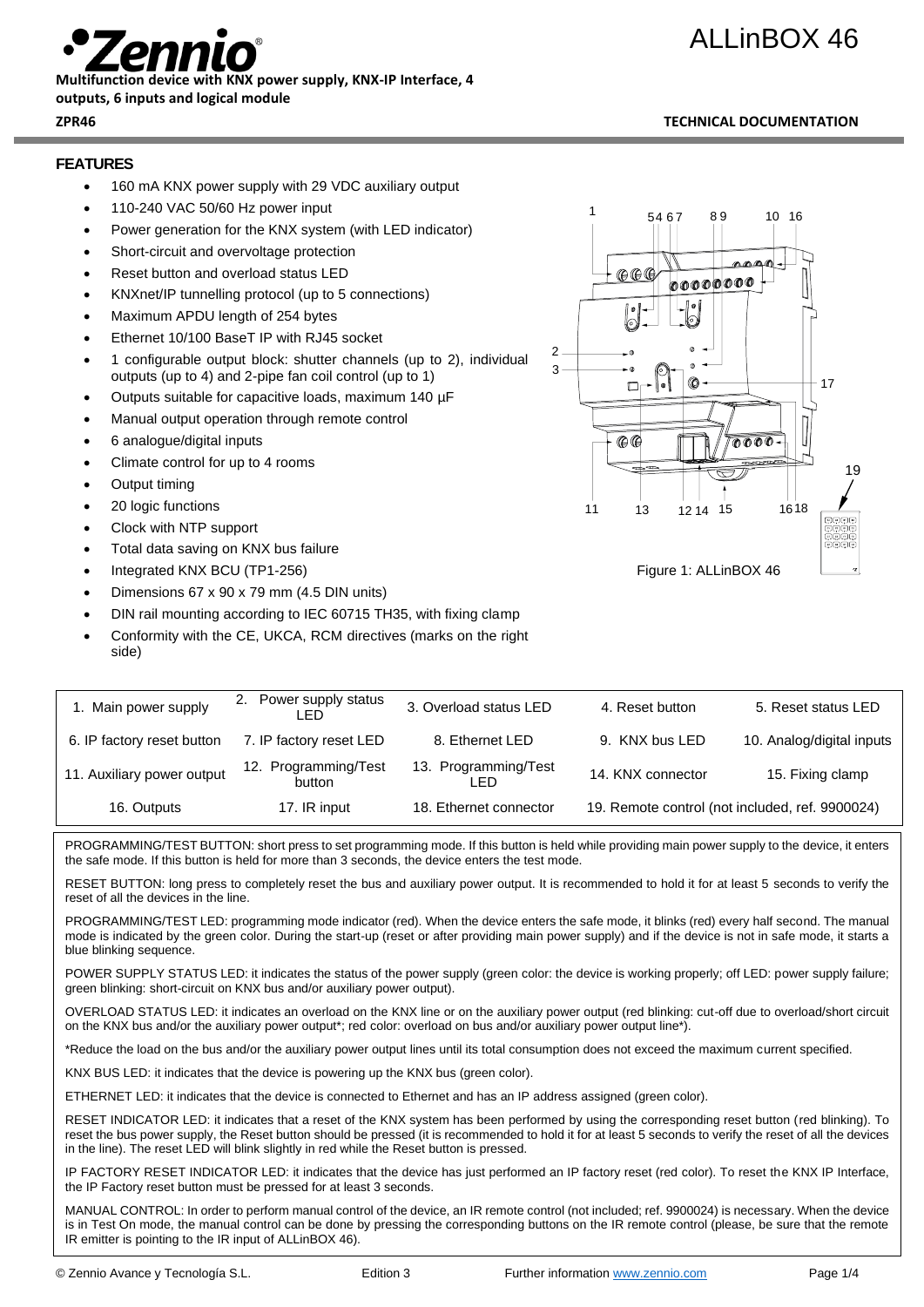| <b>GENERAL SPECIFICATIONS</b>                     |                                         |                                                                                        |  |  |
|---------------------------------------------------|-----------------------------------------|----------------------------------------------------------------------------------------|--|--|
| <b>CONCEPT</b>                                    |                                         | <b>DESCRIPTION</b>                                                                     |  |  |
| Type of device                                    |                                         | Electric operation control device                                                      |  |  |
| External                                          | Voltage                                 | 110-240 VAC 50/60 Hz PF=0.5                                                            |  |  |
| power supply                                      | Maximum consumption                     | 150 mA @ 110 VAC / 75 mA @ 230 VAC                                                     |  |  |
|                                                   | Voltage (typical)                       | 29 VDC SELV (with KNX coil)                                                            |  |  |
| <b>KNX supply</b>                                 | Maximum rated current (IBUS)            | 160 mA                                                                                 |  |  |
|                                                   | Connection type                         | Typical TP1 bus connector for 0.8 mm Ø rigid cable                                     |  |  |
| Additional                                        | Voltage (typical)                       | 29 VDC SELV                                                                            |  |  |
| output                                            | Maximum rated current (IAD)             | $I_{AD}$ + $I_{BUS}$ ≤ 250 mA                                                          |  |  |
| Operation temperature                             |                                         | $-5.1 + 45$ °C                                                                         |  |  |
| Storage temperature                               |                                         | $-20$ $+55$ °C                                                                         |  |  |
| Operation humidity                                |                                         | 5.95%                                                                                  |  |  |
| Storage humidity                                  |                                         | 5.95%                                                                                  |  |  |
| Complementary characteristics                     |                                         | Class B                                                                                |  |  |
|                                                   | Protection class / Overvoltage category | II / III (4000 V)                                                                      |  |  |
| Operation type                                    |                                         | Continuous operation                                                                   |  |  |
| Device action type                                |                                         | Type 1                                                                                 |  |  |
| Electrical stress period                          |                                         | Long                                                                                   |  |  |
| Degree of protection / Pollution degree           |                                         | $\overline{IP20}$ / 2 (clean environment)                                              |  |  |
| Installation                                      |                                         | Independent device to be mounted inside electrical panels with DIN rail (IEC<br>60715) |  |  |
| Minimum clearances                                |                                         | Not required                                                                           |  |  |
| Power failure back-up time                        |                                         | 110 ms                                                                                 |  |  |
| Maximum current before overload notification      |                                         | 300 mA                                                                                 |  |  |
| Response on KNX bus failure                       |                                         | Data saving according to parameterization                                              |  |  |
| Response on KNX bus restart                       |                                         | Data recovery according to parameterization                                            |  |  |
| Operation indicator                               |                                         | See page 1                                                                             |  |  |
| Weight                                            |                                         | 300 <sub>g</sub>                                                                       |  |  |
| PCB CTI index                                     |                                         | 175V                                                                                   |  |  |
| Housing material / Ball pressure test temperature |                                         | PC FR V0 halogen free / 75 °C (housing) - 125 °C (connectors)                          |  |  |

| <b>MAIN POWER SUPPLY SPECIFICATIONS AND CONNECTIONS</b> |               |                                              |  |  |
|---------------------------------------------------------|---------------|----------------------------------------------|--|--|
| <b>CONCEPT</b>                                          |               | <b>DESCRIPTION</b>                           |  |  |
| Power supply protection<br>fuse                         | Voltage       | 110-240 VAC 50/60 Hz                         |  |  |
|                                                         | Current       | 4 A                                          |  |  |
|                                                         | Response type | F (Fast acting)                              |  |  |
| Connection method                                       |               | Screw terminal block (0.5 Nm max.)           |  |  |
| Cable cross-section                                     |               | 1.5-4 mm <sup>2</sup> (IEC) / 26-10 AWG (UL) |  |  |

| <b>AUXILIARY POWER OUTPUT SPECIFICATIONS AND CONNECTIONS</b> |                                    |  |
|--------------------------------------------------------------|------------------------------------|--|
| <b>CONCEPT</b>                                               | <b>DESCRIPTION</b>                 |  |
| Connection method                                            | Screw terminal block (0.5 Nm max.) |  |
| Cable cross-section                                          | 1.5-4 mm² (IEC) / 26-10 AWG (UL)   |  |

| OUTPUTS SPECIFICATIONS AND CONNECTIONS         |           |                                                                                                                                                                                              |  |  |
|------------------------------------------------|-----------|----------------------------------------------------------------------------------------------------------------------------------------------------------------------------------------------|--|--|
| <b>CONCEPT</b>                                 |           | <b>DESCRIPTION</b>                                                                                                                                                                           |  |  |
| Number of outputs                              |           | 4                                                                                                                                                                                            |  |  |
| Output type / Disconnection type               |           | Potential-free outputs through bistable relays with tungsten pre-contact /<br>Micro-disconnection                                                                                            |  |  |
| Rated current per output                       |           | AC 16(6) A @ 250 VAC (4000 VA)<br>DC 7 A @ 30 VDC (210 W)                                                                                                                                    |  |  |
| Maximum load per output                        | Resistive | 4000 W                                                                                                                                                                                       |  |  |
|                                                | Inductive | 1500 VA                                                                                                                                                                                      |  |  |
| Maximum inrush current                         |           | 800 A/200 µs<br>165 A/20 ms                                                                                                                                                                  |  |  |
| Different phases connection                    |           | Possibility of connecting different phases between outputs of different<br>channels. It is not allowed to connect power supplies of different order, SELV<br>with NO SELV, in the same block |  |  |
| Maximum current                                |           | 40 A                                                                                                                                                                                         |  |  |
| Maximum current per output                     |           | 16 A                                                                                                                                                                                         |  |  |
| Short-circuit protection                       |           | <b>NO</b>                                                                                                                                                                                    |  |  |
| Overload protection                            |           | <b>NO</b>                                                                                                                                                                                    |  |  |
| Over-voltage protection                        |           | <b>NO</b>                                                                                                                                                                                    |  |  |
| Connection method                              |           | Screw terminal block (0.4 Nm max.)                                                                                                                                                           |  |  |
| Cable cross-section                            |           | 0.5-2.5 mm <sup>2</sup> (IEC) / 26-12 AWG (UL)                                                                                                                                               |  |  |
| Outputs per common                             |           |                                                                                                                                                                                              |  |  |
| Maximum response time                          |           | $10 \text{ ms}$                                                                                                                                                                              |  |  |
| Mechanical lifetime (min. cycles)              |           | 3 000 000                                                                                                                                                                                    |  |  |
| Electrical lifetime (min. cycles) <sup>1</sup> |           | 100000 @ 8 A / 25000 @ 16 A (VAC)                                                                                                                                                            |  |  |

<sup>1</sup> Lifetime values could change depending on the load type.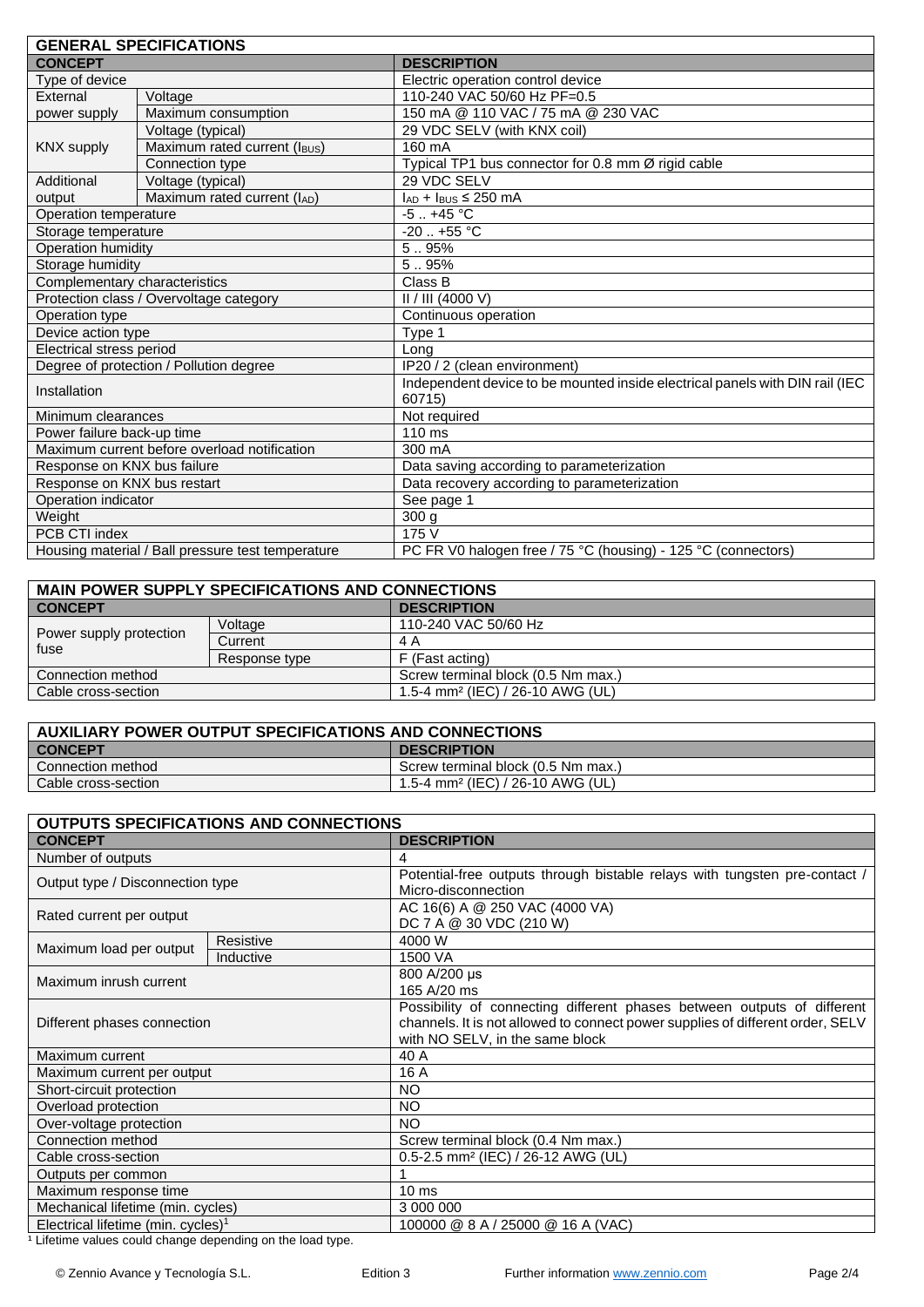## **WIRING DIAGRAMS**



Figure 2: Wiring example (from top to bottom and left to right): 2 loads, 2 loads connected to different phases, shutter channel, 2-pipe fan coil three-speed fans and open/close valve.

 $\triangle$  In order to ensure the expected status of the relays, please check that the device is connected to the main power supply before energizing the power circuit.

The fan and the valves to be connected must have the same nominal supply voltage.

| <b>INPUTS SPECIFICATIONS AND CONNECTIONS</b>   |  |  |  |
|------------------------------------------------|--|--|--|
| <b>DESCRIPTION</b>                             |  |  |  |
| b                                              |  |  |  |
| 3                                              |  |  |  |
| +3.3 VDC in the common                         |  |  |  |
| 1 mA @ 3.3 VDC (per input)                     |  |  |  |
| Dry voltage contacts between input and common  |  |  |  |
| Screw terminal block (0.4 Nm max.)             |  |  |  |
| 0.5-2.5 mm <sup>2</sup> (IEC) / 26-12 AWG (UL) |  |  |  |
| 30 <sub>m</sub>                                |  |  |  |
| 1.5 m (extensible up to 30 m)                  |  |  |  |
| $\pm 0.5$ °C                                   |  |  |  |
| 0.1 °C                                         |  |  |  |
| 10 <sub>ms</sub>                               |  |  |  |
|                                                |  |  |  |

² For Zennio temperature probes.

## **INPUTS CONNECTION**

Any combination of the following accessories is allowed in the inputs:

**Temperature Probe\*\* Motion Sensor Switch/Sensor/** 



\* In case of using ZN1IO-DETEC-P sensor, its micro switch number 2 must be in **Type B position**.

\*\* Zennio temperature probe or any NTC with known resistance values at three points in the range [-55, 150 °C].

△ Commons of different devices must not be connected together.